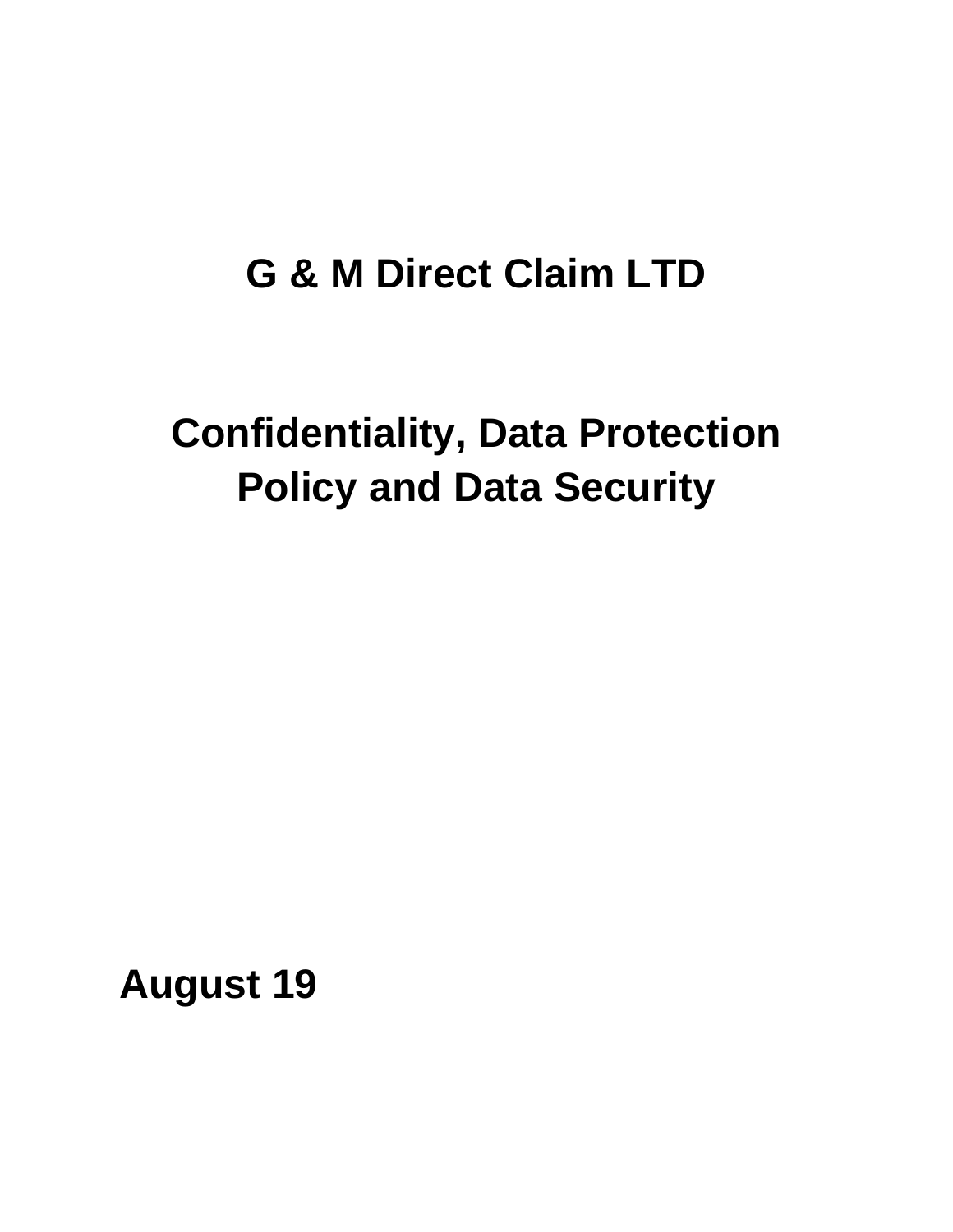## **Contents**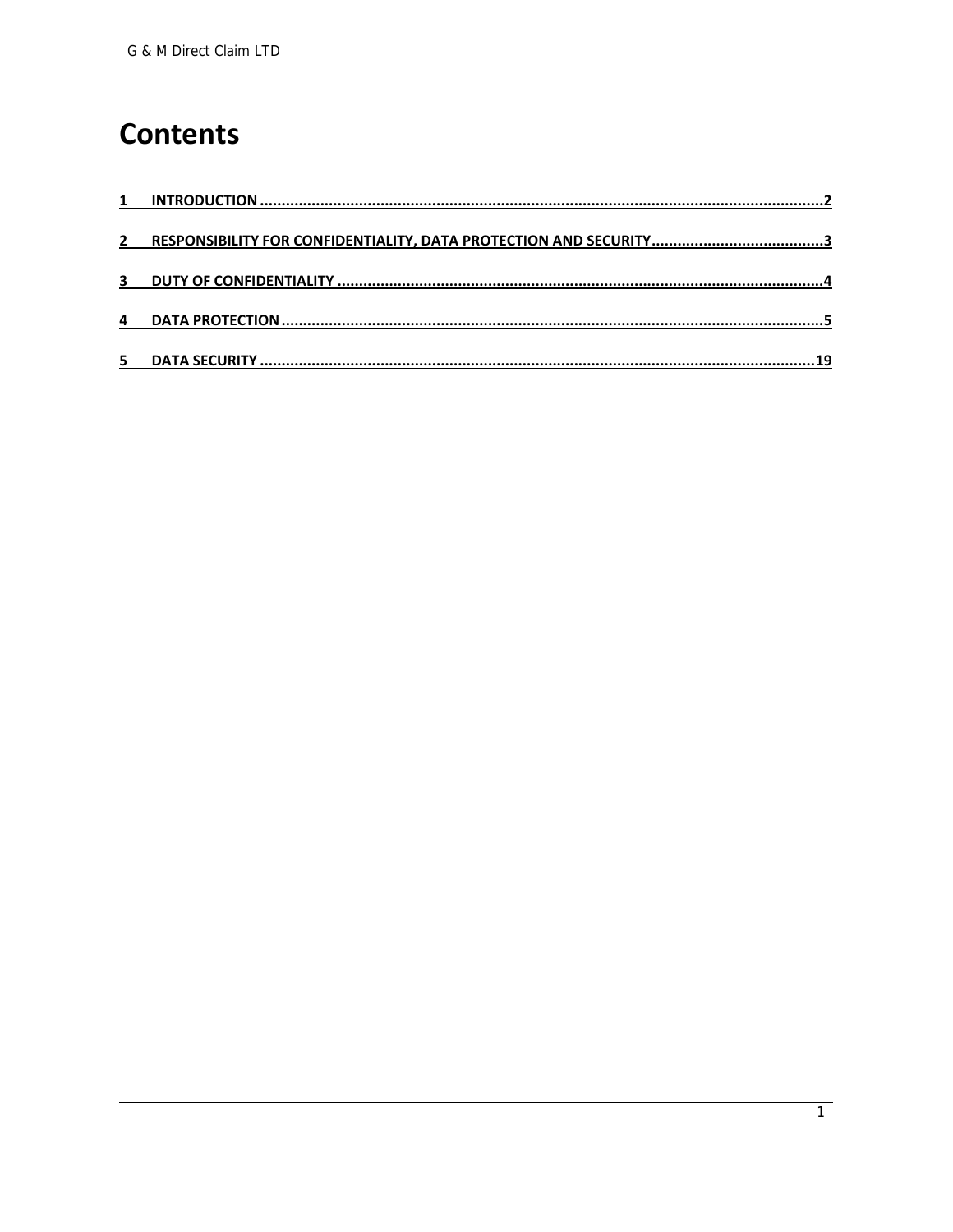## **1 INTRODUCTION**

The purpose of this policy is to set out the principles that must be observed by anyone who works for G & M Direct Claim LTD and has access to person or firm identifiable information.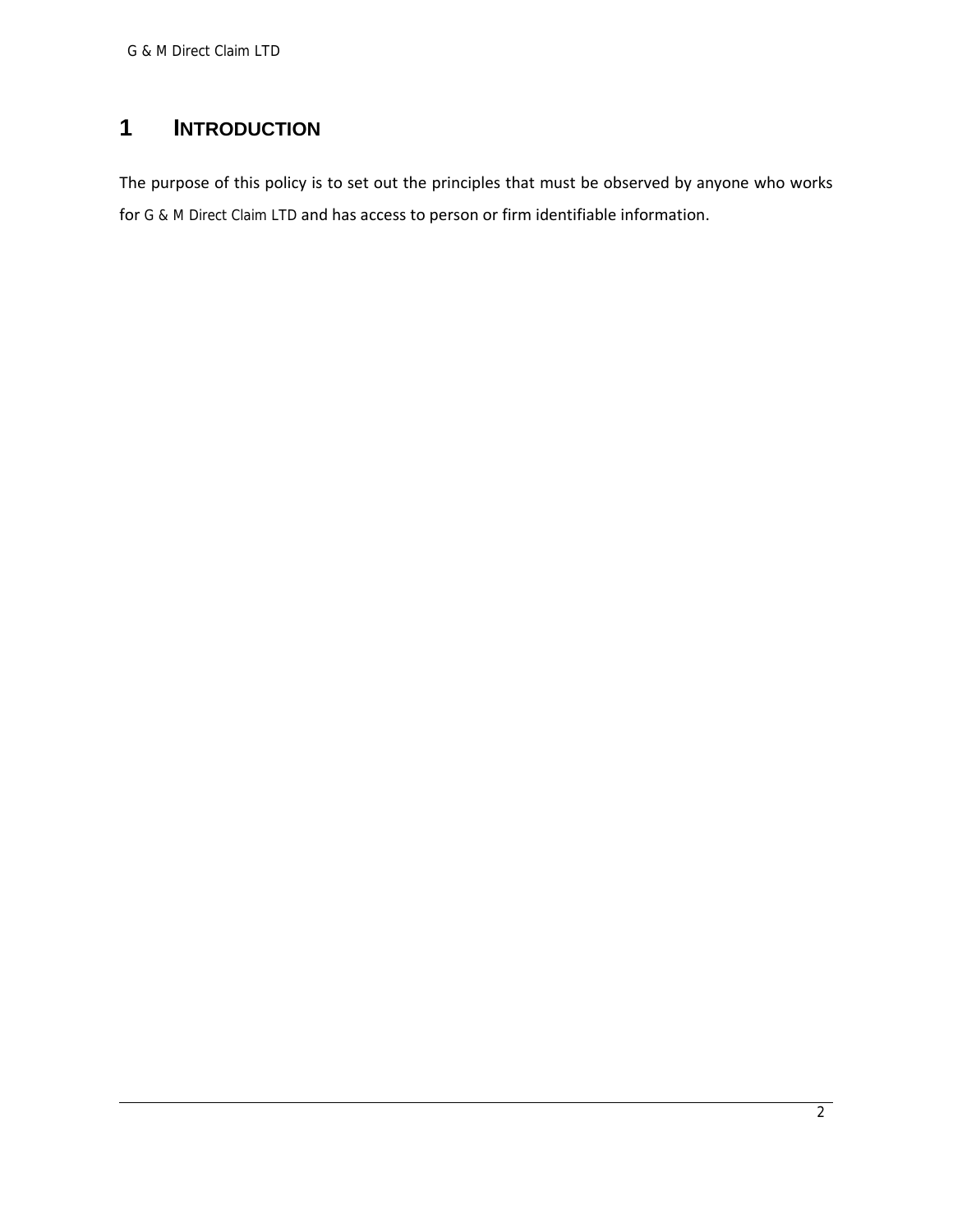## **2 RESPONSIBILITY FOR CONFIDENTIALITY, DATA PROTECTION AND SECURITY**

Ghaffar Esmailzadeh shall be responsible for:

- Oversight of compliance with this policy
- Advising staff on the application of this policy
- Approving unusual or controversial requests for disclosure of data
- Handling subject access requests
- Briefing the Board on data protection responsibilities
- Arranging for data security risk assessment
- Reviewing this policy

.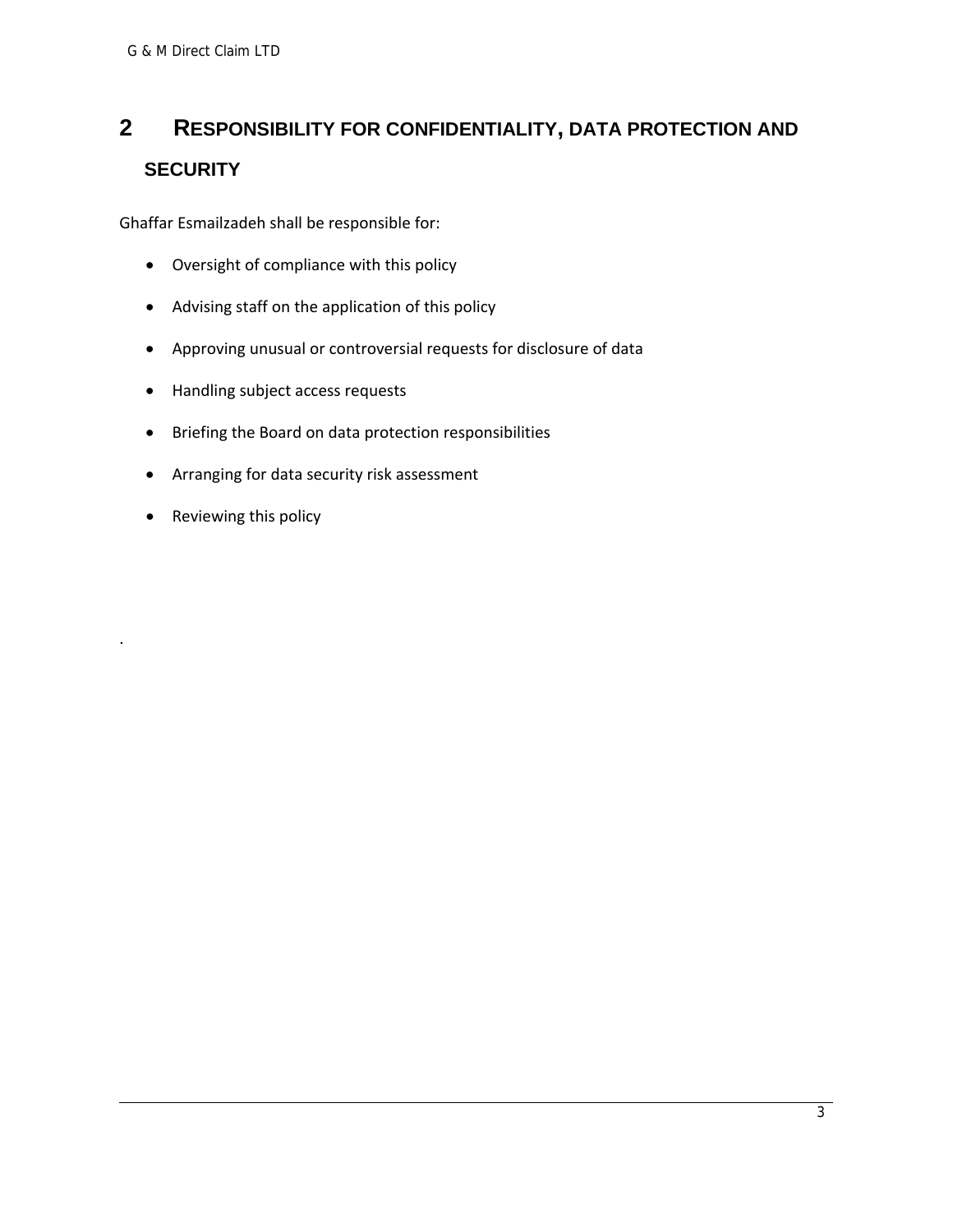## **3 DUTY OF CONFIDENTIALITY**

All employees working within G & M Direct Claim LTD owe a duty of confidentiality to protect all personal and firm information they come into contact with during the course of their work.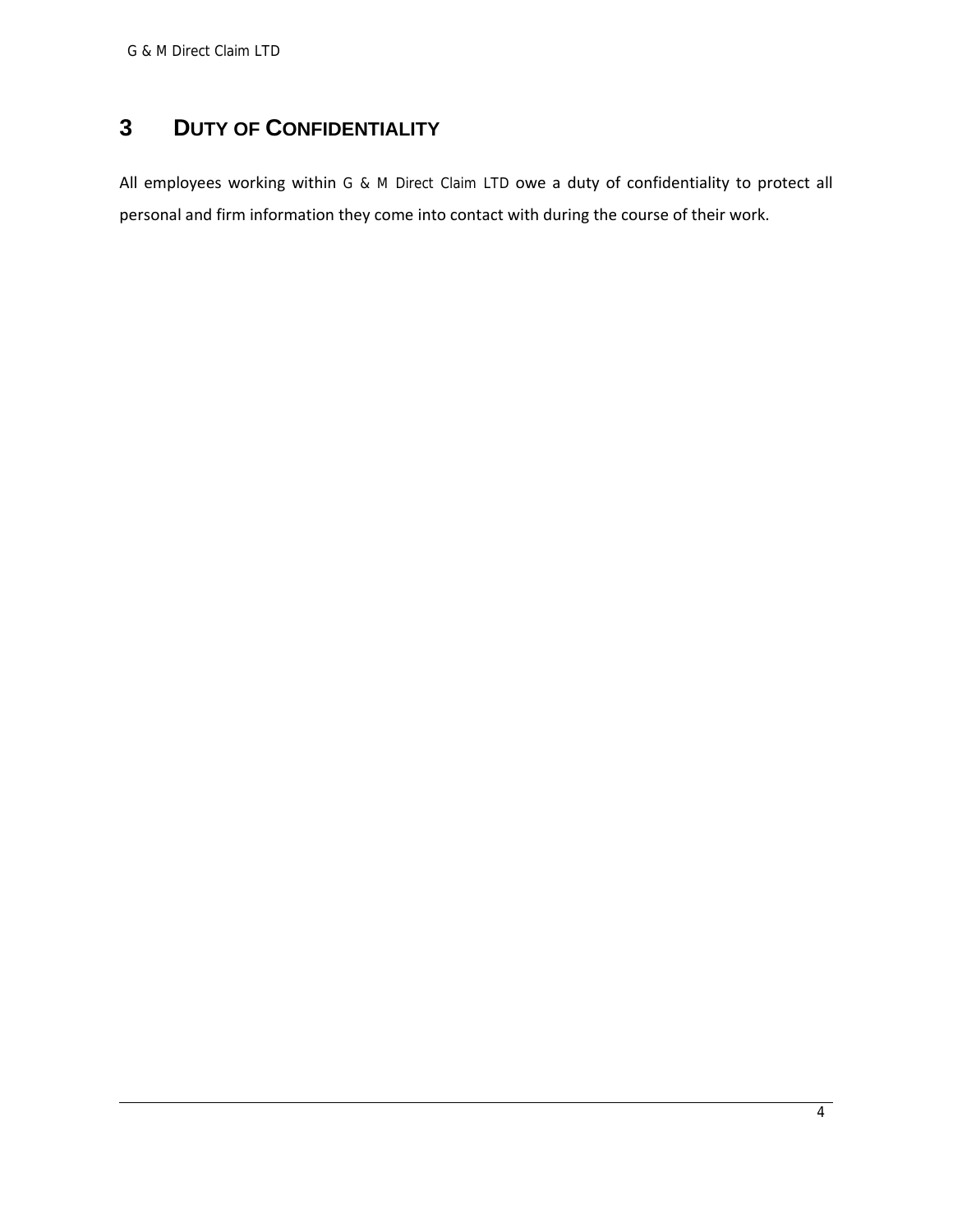## **4 DATA PROTECTION**

## **4.1 INTRODUCTION**

The Data Protection Bill (Bill) was announced in the Queen's Speech on 21 June 2017. The Bill updates data protection laws in the UK, supplementing the General Data Protection Regulation (EU) 2016/679 (GDPR), implementing the EU Law Enforcement Directive, as well as extending data protection laws to areas which are not covered by the GDPR. It is intended to provide a comprehensive package to protect personal data. The Bill will replace the 1998 Act as the primary piece of data protection legislation in the UK and will come into force in May 2018.

## **4.2 THE DATA PROTECTION INFORMATION COMMISSIONER**

The Data Protection Information Commissioner enforces and oversees the Data Protection Act. The Commissioner has a range of duties including the promotion of good information handling and the encouragement of Codes of Practice for the data controllers, that is, anyone who decides how and why personal data are processed.

The Commissioner is a UK independent supervisory authority reporting directly to the UK Parliament. The information provided within this procedural manual is drawn from the requirements laid down by the Office of the Information Commissioner.

Further information is available from visiting the Information Commissioner's website at https://ico.org.uk/

## **4.3 WHY DATA IS IMPORTANT**

It is essential that those that collect and use personal data to maintain the confidence of those who are asked to provide it by complying with the requirements of the Data Protection Act.

All Data Controllers must comply with the six principles that are at the heart of the Act, including the requirement to obtain and process data fairly.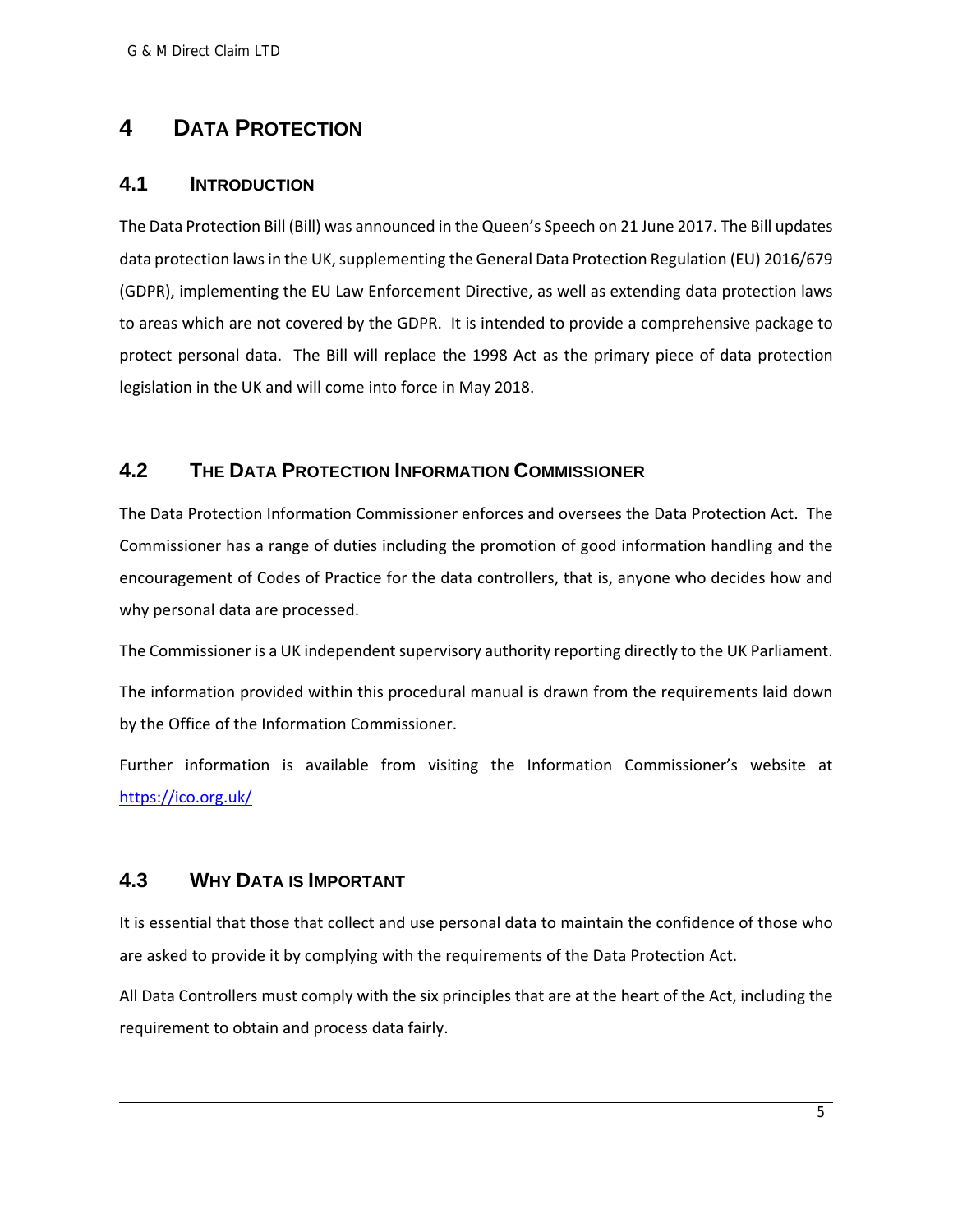## **4.4 INDIVIDUAL RIGHTS**

Under the Act any individual concerned has a right to see almost all personal information held about them, whether it is stored on computer or in manual form. Information held by the firm must not be amended/deleted following a request to use it. In the event of receiving a so-called 'subject access request' please refer to 'Subject Access Procedures'.

## **4.5 ACCURACY**

The Act places an obligation to ensure the accuracy of an individual's personal data. Such information should not be misleading as to any matter of fact.

## **4.5.1 PERSONAL OBLIGATIONS OF ALL STAFF**

- All staff who deal with personal information are required to handle that information confidentially and sensitively
- Staff undertake to process personal data supplied by the firm only in accordance with the firm's instructions
- Staff obligations in respect of the Data Protection Act form part of their contract of employment

## **4.6 THE DATA PROTECTION PRINCIPLES**

The Act sets out 6 principles, which define the obligations of the firm as a registered data user of personal data. These principles are as follows: ‐

Personal data covers both facts and opinions about the individual. It also includes information regarding the intentions of the Data Controller towards the individual.

- First data protection principle processing must be lawful and fair;
- Second data protection principle purposes of processing must be specified, explicit and legitimate;
- Third data protection principle personal data must be adequate, relevant and not excessive;
- Fourth data protection principle personal data must be accurate and kept up to date;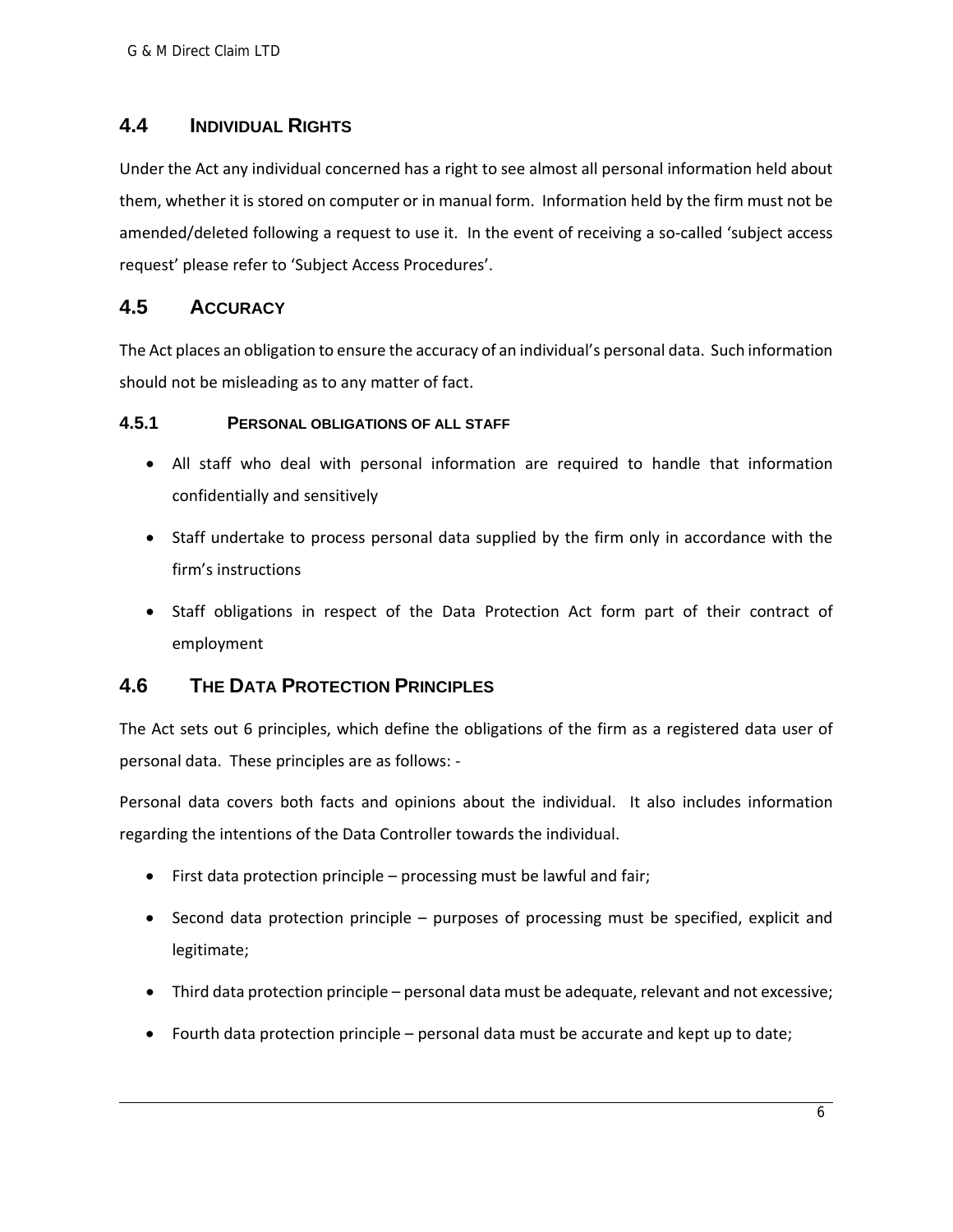- Fifth data protection principle personal data must be kept for no longer than is necessary; and
- Sixth data protection principle –personal data must be processed in a secure manner.

## **4.7 REQUIREMENTS OF THE PRINCIPLES**

## **4.7.1 FIRST PRINCIPLE**

'processing must be lawful and fair'

The firm must ensure that the processing is fair and lawful. Where the data is obtained from the data subject the firm must ensure that the data subject is provided with, or have made readily available to them at the time of obtaining the data: the identity of the firm the purpose for processing other necessary information as circumstances require to ensure that the processing is fair

The firm's application forms should take into account the following requirements:

- The data subject has given their consent to the processing
- The processing is necessary for the performance of a contract with the individual to which the firm and data subject is a party
- The processing is necessary to comply with legal obligations
- The processing is necessary in order to protect the vital interests of the data subject
- The processing is necessary for the administration of justice
- The processing is necessary to pursue the legitimate business interest of the firm

Firms will only need to hold or process customer's personal data for business needs for example the need to carry out a credit search in respect of an application for a loan. The customer would have been requested to sign our standard declaration in order for their consent to be provided.

## **4.7.2 SECOND PRINCIPLE**

'purposes of processing must be specified, explicit and legitimate'

Data can only be used for a specific processing purpose that the subject has been made aware of and no other, without further consent.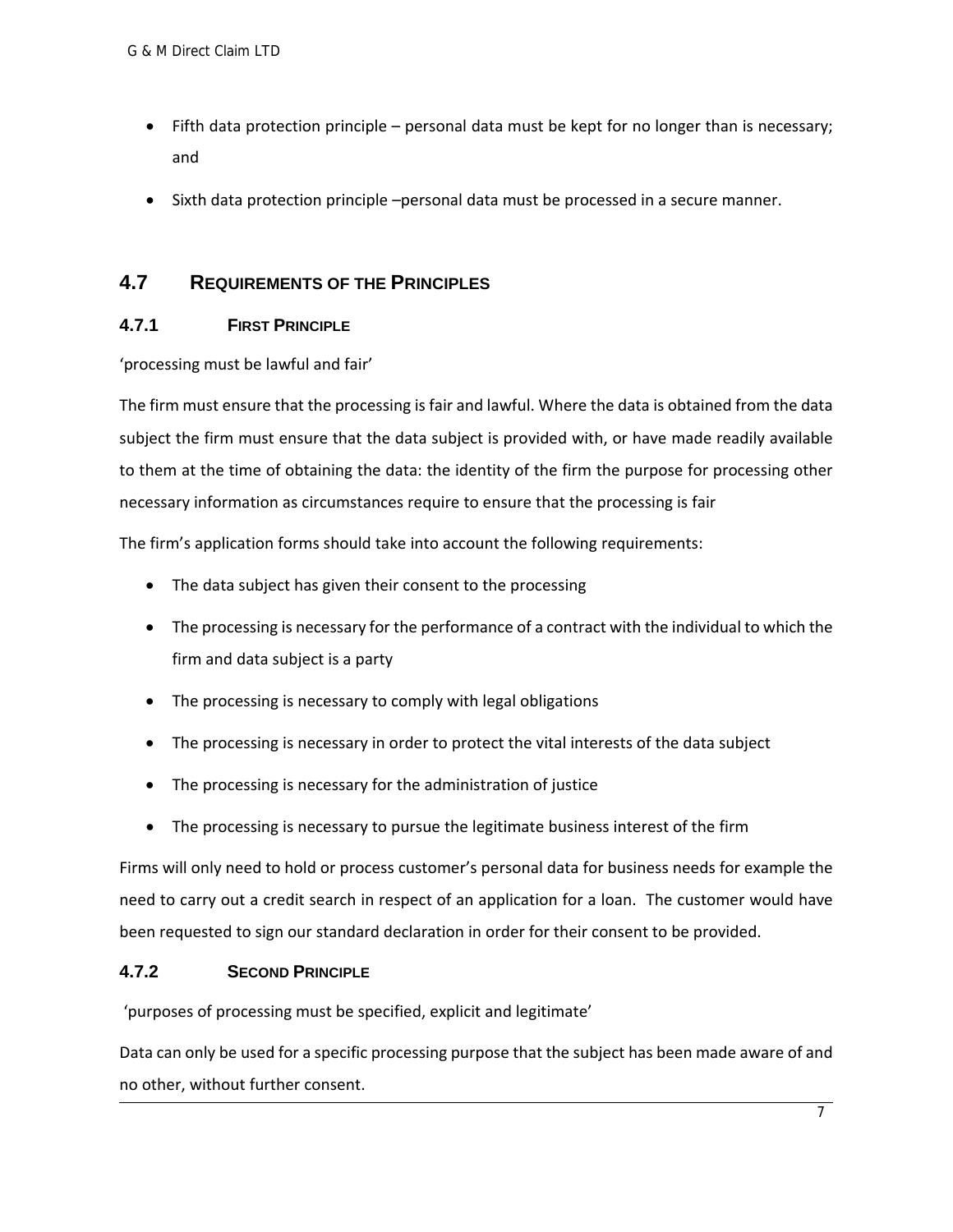## **4.7.3 THIRD PRINCIPLE**

'personal data must be adequate, relevant and not excessive'

Personal data held for specific purposes must be more than sufficient for the purpose or purposes.

It would therefore not be sufficient to hold information on the basis that one day it may be useful, without a firm idea of how it will be used.

## **4.7.4 FOURTH PRINCIPLE**

'personal data must be accurate and kept up to date'

All reasonable steps must be taken to ensure the accuracy of data at all times.

Firms must have controls in place to ensure that in the event of inaccurate personal data being identified procedures will exist to allow for information to be rectified, blocked or destroyed.

## **4.7.5 FIFTH PRINCIPLE**

'personal data must be kept for no longer than is necessary'

- The firm has a document retention policy that sets out the minimum time in which documents should be retained.
- This has been formulated in line with legal and regulatory requirements.

## **4.7.6 SIXTH PRINCIPLE**

'personal data must be processed in a secure manner

- The firm has taken measures to ensure that only authorised persons have access to personal data and these persons act only as mandated. Passwords giving access to data are frequently changed
- All reasonable steps are taken to ensure that appropriate security measures are in place to safeguard against unauthorized or unlawful processing of personal data
- All staff that has access to personal data is deemed to be reliable and training and measures have been put in place
- Staff only access and use data that is necessary to perform their job function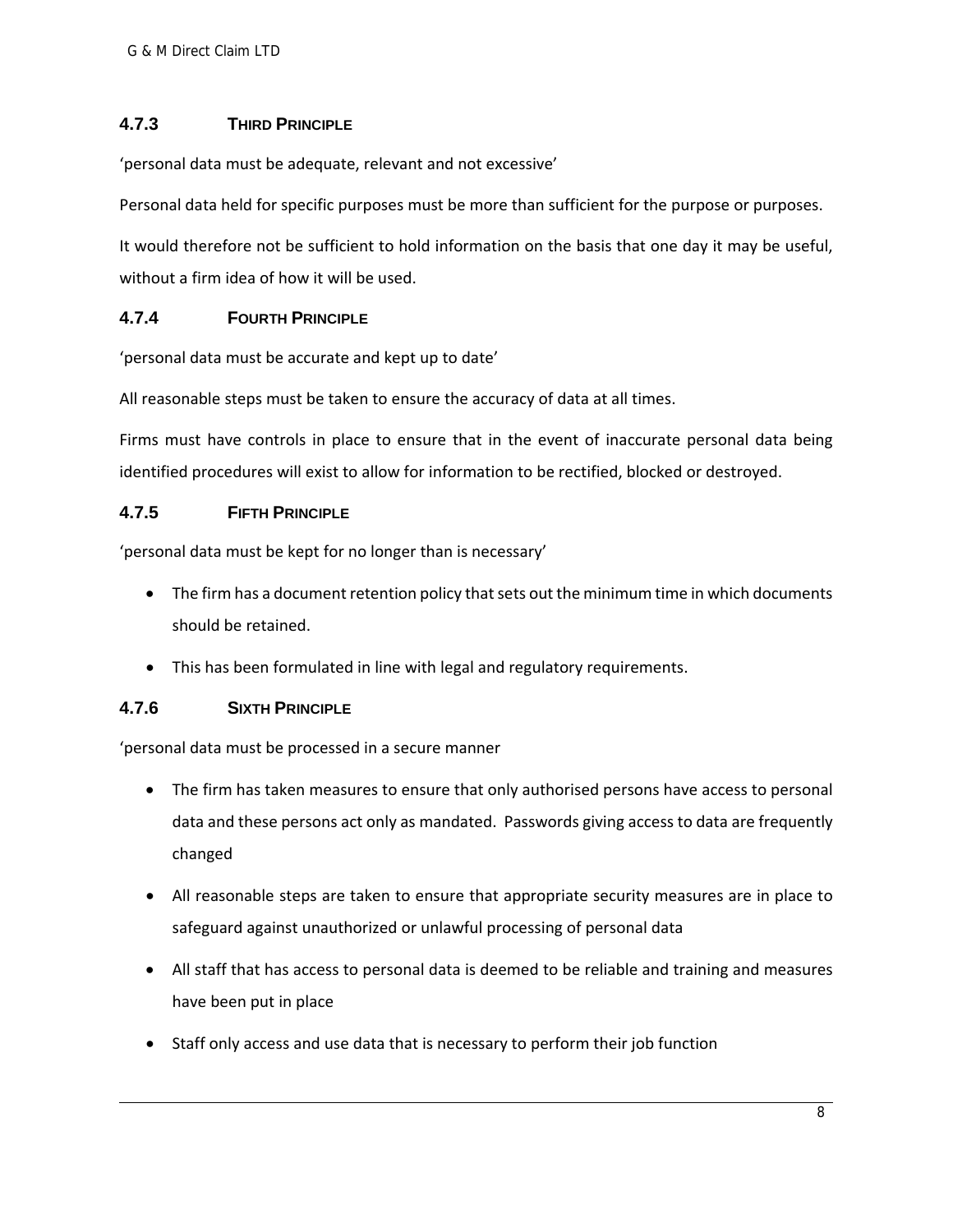## **4.8 PROCESSING PERSONAL DATA**

Processing of personal data can be broadly defined when any operation is carried out on personal data. The Act requires that personal data be processed 'fairly and lawfully'. Personal data will not be considered to be processed fairly unless certain conditions have been met.

Processing may only be carried out where one of the following conditions has been met:

- The individual has given his or her consent to the processing
- The processing is necessary for the performance of a contract with the individual
- The processing is necessary to protect the vital interests of the individual
- The process is necessary to carry out public functions

## **4.9 COLLECTING PERSONAL DATA**

When collecting personal data it is essential that people know:

- Who you / we are
- What the data will be used for
- To whom it will be disclosed

This information can often be provided on an application form or similar document.

Data Protection wording is included within the firm's application package, which when signed by the customer provides necessary comments for processing the customer's data.

When handling, collecting, processing or storing personal data staff must ensure that:

- All personal data is both accurate and up to date
- Errors are corrected effectively and promptly
- The data is deleted/destroyed when it is no longer needed
- The personal data is kept secure at all times (protecting from unauthorized disclosure or access)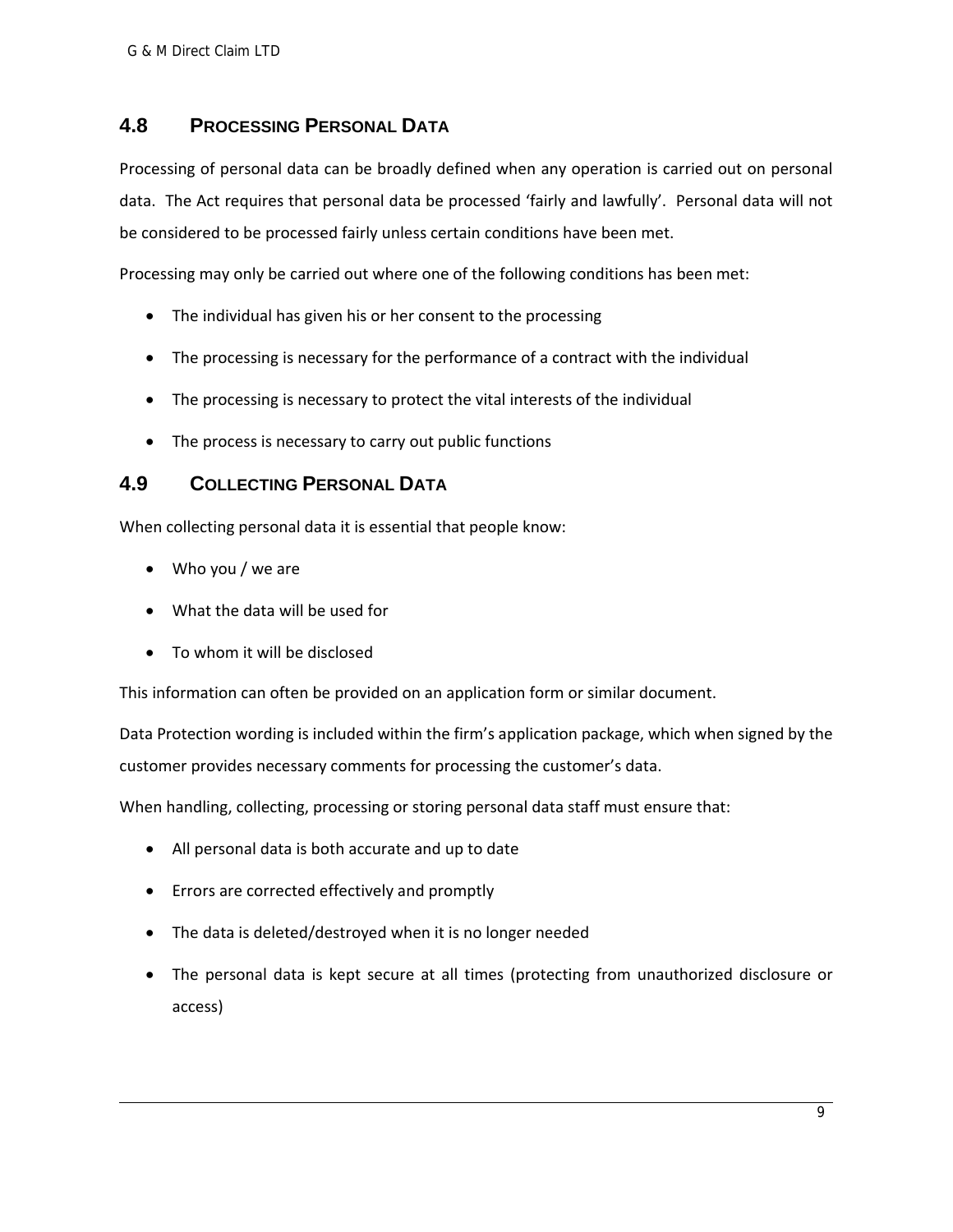The Data Protection Act is considered when setting up new systems or when considering use of the data for a new purpose. Any changes could affect the company's existing registration with the Data Protection Registrar and an amendment to the registration sought.

It is equally important not to:

- Access personal data that you do not need for your work
- Use the data for any purpose it was not explicitly obtained for
- Keep data that would embarrass or damage the firm if disclosed (e.g. via a subject access request)
- Transfer personal data outside of the European Economic Area unless you are certain you are entitled to or consent from the individual concerned has been obtained
- Store / process / handle sensitive data unless you are certain you are entitled to or consent from the individual concerned has been obtained.

## **4.10 RIGHTS OF INDIVIDUALS**

#### **4.10.1 MAKE INFORMATION AVAILABLE TO INDIVIDUALS**

The right to be informed covers some of the key transparency requirements of the GDPR. It is about providing people with clear and concise information about what we do with their personal data.

The controller is required to make available to the data subject a range of information, including:

- the identity and contact details of the controller and the data protection officer;
- the purpose for which their personal data is being processed;
- the existence of their right to exercise any of the below rights;
- the legal basis for the processing of their personal data; and
- the retention period or criteria used to determine the retention period.

#### **4.10.2 RIGHT OF ACCESS**

 Confirmation from the controller whether or not a data subject's personal data is being processed and, if this personal data is being processed, access to that personal data.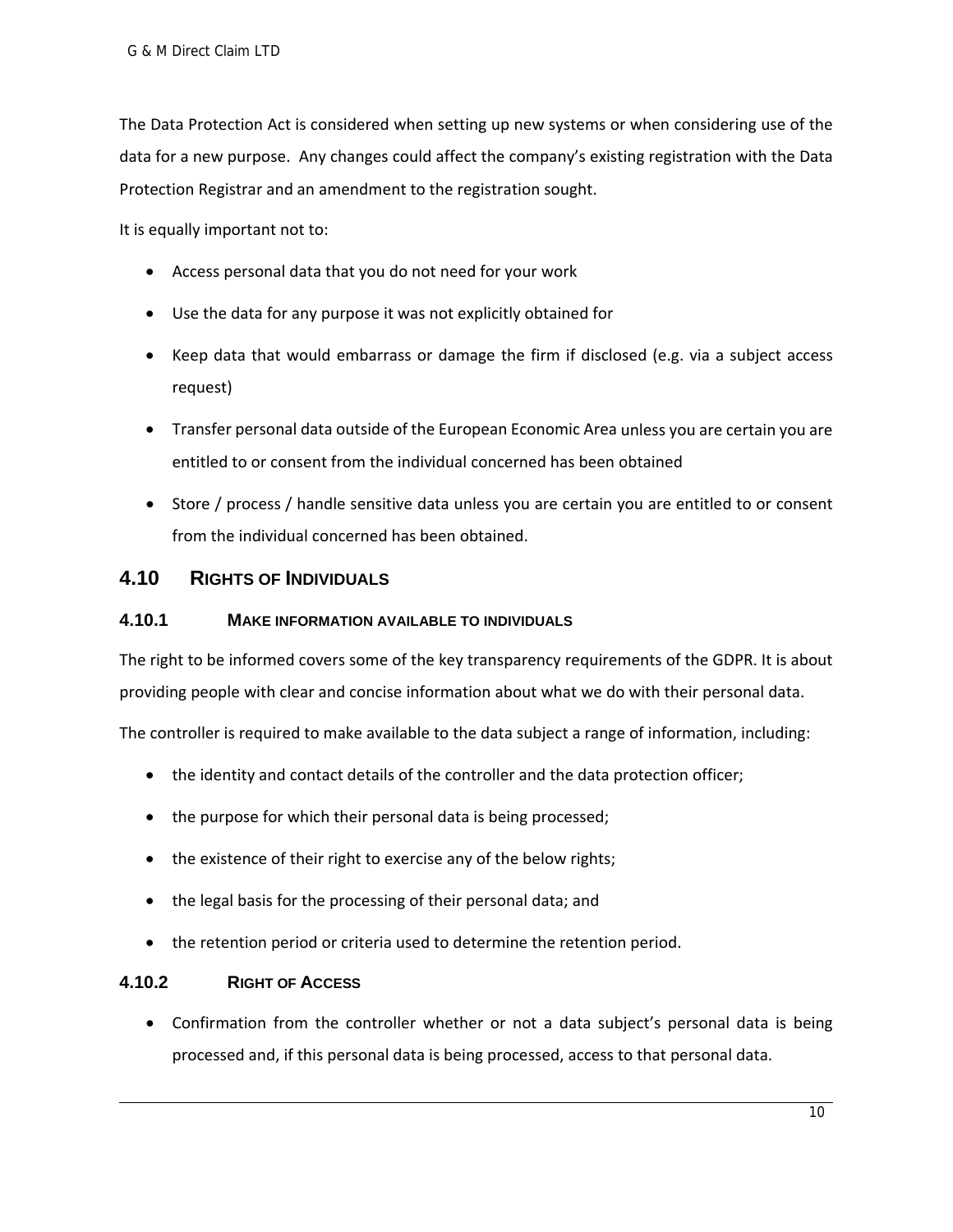#### **4.10.3 RIGHT TO RECTIFICATION**

- The controller must, if requested, rectify or complete inaccurate or incomplete personal data.
- A controller must notify the competent authority (if any) from which the inaccurate personal data originated, where this personal data has been rectified.
- A controller must notify the recipients of personal data, where personal data which been rectified, which has been disclosed by the controller. Similarly the recipient must rectify the processing of the personal data in so far as they retain responsibility for it.

#### **4.10.4 RIGHT TO ERASURE OR RESTRICTION OF PROCESSING**

- The controller is obliged, if conditions are met, to erase personal data or restrict its processing without delay.
- A controller must notify the recipients of personal data, where personal data which been erased or restricted which has been disclosed by the controller. Similarly the recipient must erase or restrict the processing of the personal data in so far as they retain responsibility for it.

#### **4.10.5 RIGHT TO RESTRICT PROCESSING**

- Individuals have a right to 'block' or suppress processing of personal data.
- When processing is restricted, you are permitted to store the personal data, but not further process it.
- You can retain just enough information about the individual to ensure that the restriction is respected in future.

#### **4.10.6 RIGHT TO DATA PORTABILITY**

- The right to data portability allows individuals to obtain and reuse their personal data for their own purposes across different services, a typical use would be in comparing alternative current accounts
- It allows them to move, copy or transfer personal data easily from one IT environment to another in a safe and secure way, without hindrance to usability.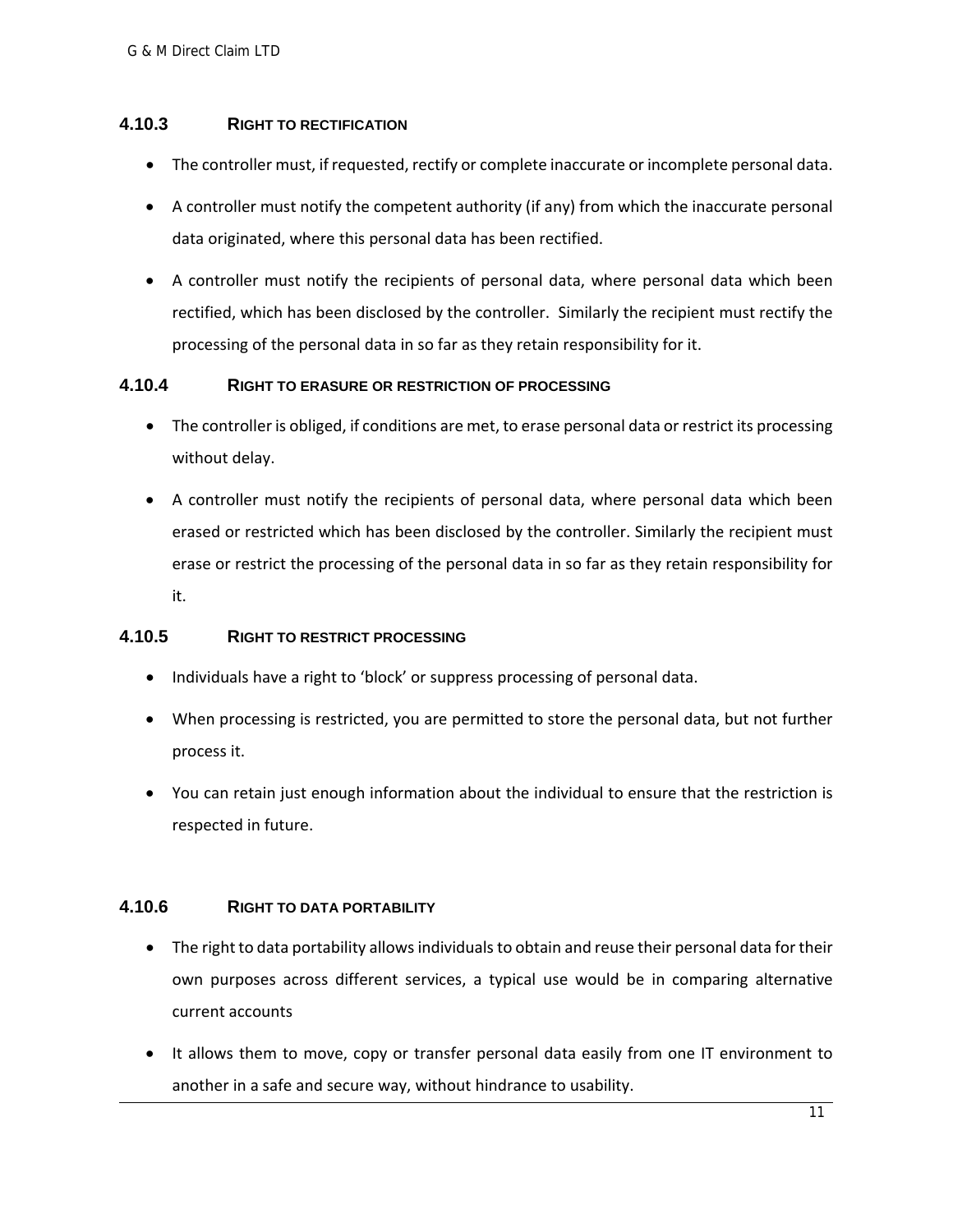- Some organisations in the UK already offer data portability through the midata and similar initiatives which allow individuals to view, access and use their personal consumption and transaction data in a way that is portable and safe.
- It enables consumers to take advantage of applications and services which can use this data to find them a better deal, or help them understand their spending habits.

## **4.10.7 RIGHT TO OBJECT**

Individuals have the right to object to:

- processing based on legitimate interests or the performance of a task in the public interest/exercise of official authority (including profiling) – for this individuals must have an objection on "grounds relating to his or her particular situation".
- direct marketing (including profiling) you must stop processing personal data for direct marketing purposes as soon as you receive an objection. There are no exemptions or grounds to refuse.
- processing for purposes of scientific/historical research and statistics. Individuals must have "grounds relating to his or her particular situation" in order to exercise their right to object to processing for research purposes.

## **4.10.8 RIGHT NOT TO BE SUBJECT TO AUTOMATED DECISION-MAKING**

 A controller cannot take a significant decision based solely on automated processing unless that decision is authorised by law.

You can only carry out this type of decision-making where the decision is:

- necessary for the entry into or performance of a contract; or
- authorised by Union or Member state law applicable to the controller; or
- based on the individual's explicit consent.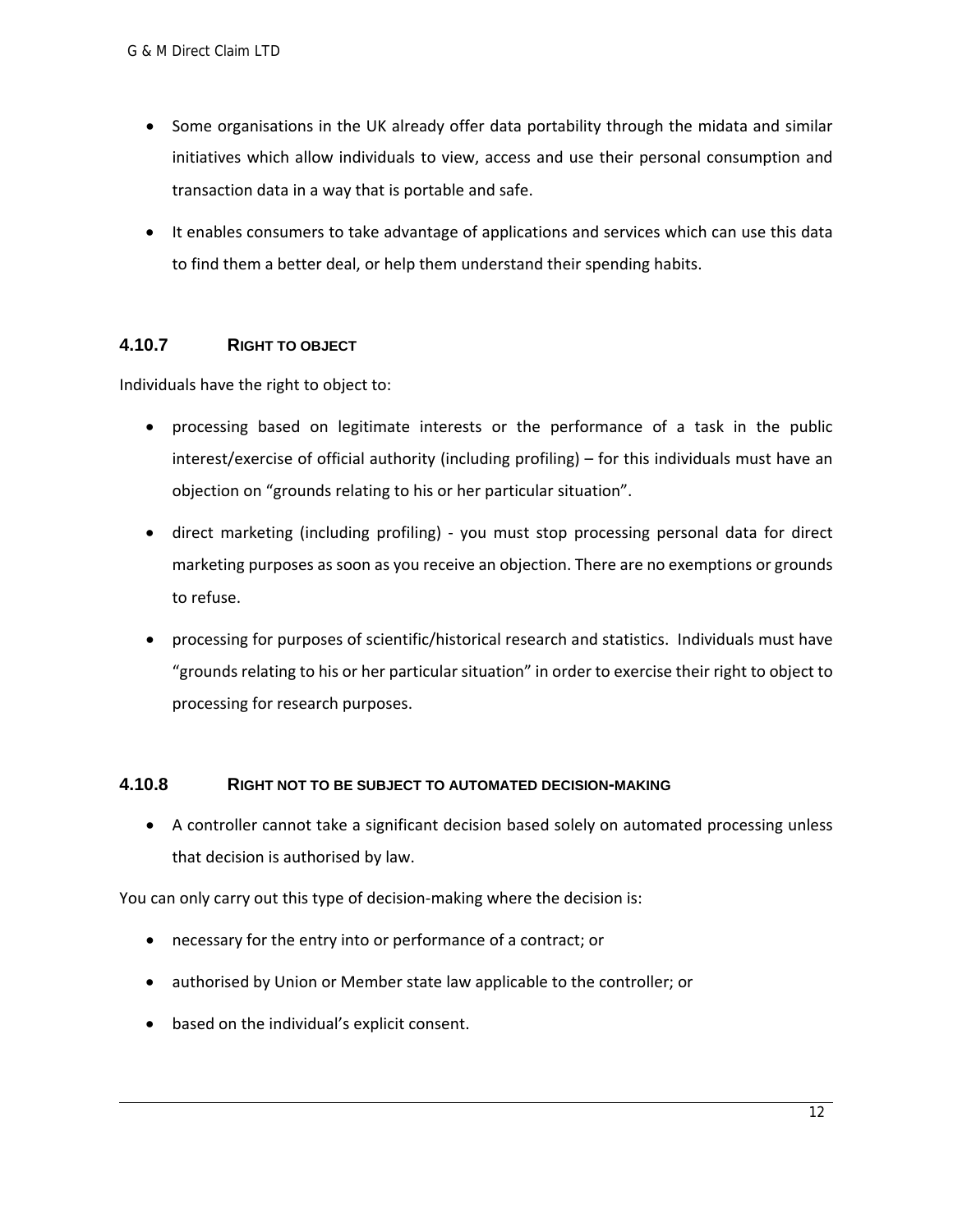## **4.11 SUBJECT ACCESS REQUESTS**

Clients have a right to:

- Request (a 'subject access request') details of the processing relating to them. This includes any information about themselves including information regarding the source of the data
- To have any inaccurate data corrected or removed
- In certain circumstances to stop processing likely to cause 'substantial damage or substantial distress'
- To prevent their data being used for advertising or marketing
- Not to be subject to certain 'fully automated decisions' if they significantly affect him / her

When a subject access request is received, it is important to:

- Treat the requester with courtesy and try to understand what exactly is being sought
- Act promptly and effectively as certain timescales are imposed regarding response

## **4.11.1 WHAT IS A SUBJECT ACCESS REQUEST?**

Often a customer will not have heard of the term 'Subject Access Request'. Staff should be able to distinguish between a casual enquiry and a 'Subject Access Request'.

A Subject Access Request is not, for example, where:‐

- A customer wishes to know something specific about their account, such as their balance or transaction details
- A customer wishes to raise a complaint. In these circumstances the normal complaints procedure should be followed

A Subject Access Request is where:

A customer wishes to be provided with personal data that the firm holds about them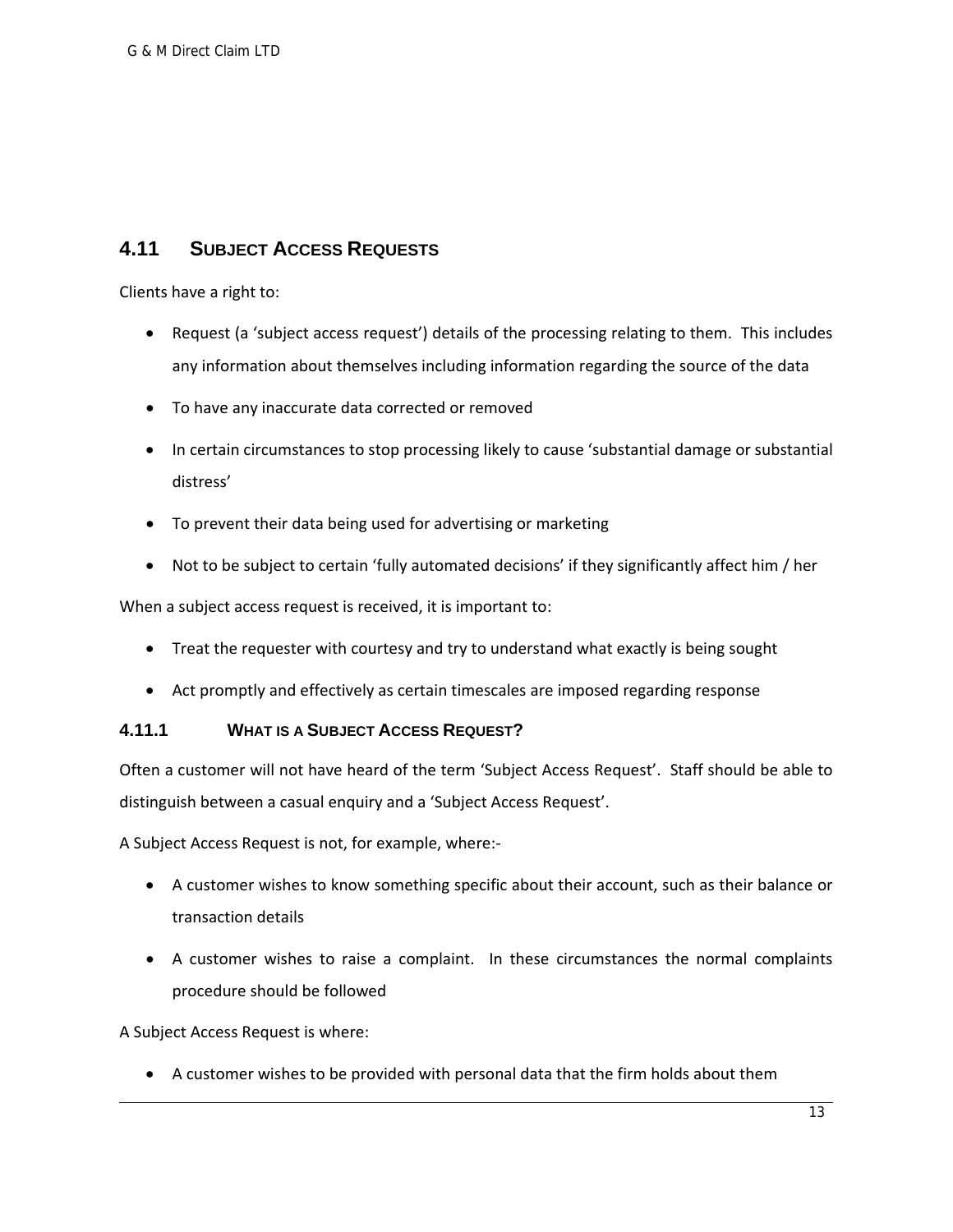## **4.11.2 HANDLING SUBJECT ACCESS REQUESTS**

It is important that subject access requests are recognised and dealt with quickly.

A subject access request may be as simple as a letter from one the firm's customers asking what information we hold about them.

If a request is received the enquirer must be sent:

- A copy of the information held on them, this includes both computer and relevant written paper records
- A description provided as to why that information is processed
- Anyone it may be seen by or passed to
- The logic involved in any automated decisions

Before any request is auctioned the Data Controller should verify the identity of the person making the request.

Subject access requests must be dealt with within one month from the date of receipt. If further details are needed from the person making the request to assist with finding the data the one month period will begin when the extra information is received.

All information sent in response to a subject access request should be easy to understand and therefore the sending of computer printouts may not be acceptable without a covering explanation on codes used.

## **4.11.3 IDENTIFYING THE CUSTOMER**

#### Subject Access Requests

Firms are not obliged to comply with a subject access request until sufficient information to clearly identify the individual requesting the file has been given. Before releasing data staff should satisfy themselves as to the identity of the customer. This is important to firms, as releasing information to the wrong person is likely to amount to a breach of security.

- Any of the documents listed below may be used to identify the customer(s):
- A bank, building society or credit card statement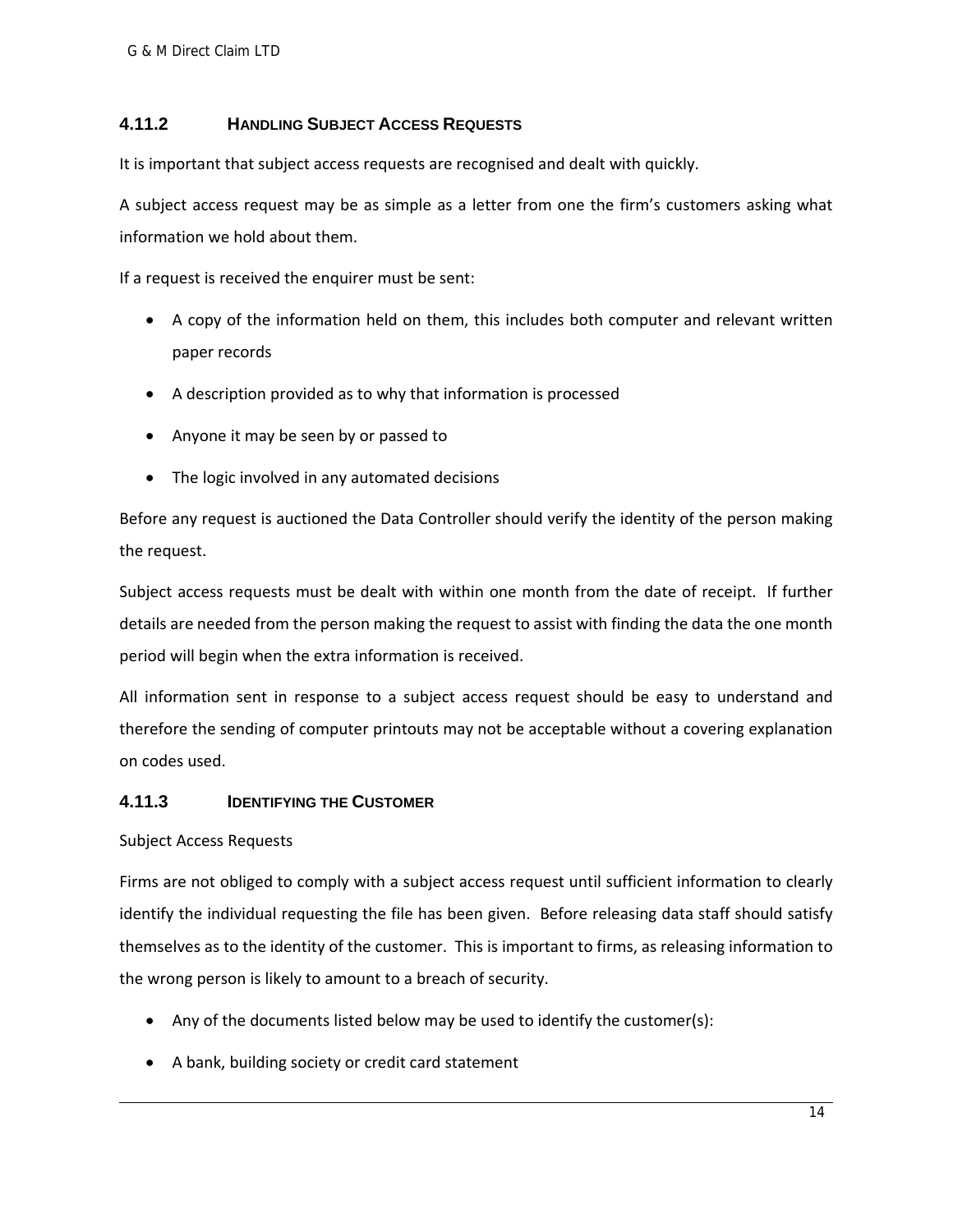- A store card or catalogue statement
- A utility bill

All documents must be original, not photocopies, and dated within the last three months. It must show the customer's full name or first initial, surname and current address.

It is important that all documentation is returned to the customer once identity has been verified.

In the rare circumstances where the customer is unable to provide any of the above items, they must provide a letter confirming their identity. This must be an original, typed or headed paper, dated within the last three months and authenticated with an official stamp if applicable. This should be from an employer, solicitor or other professional body or person.

#### Telephone requests for information

It is important not to release any personal information to customers before you have established their identity. Requests should be treated with great care, particularly as the issues of proof of identity are difficult to manage.

The steps that need to be taken to verify the identity of the customer will depend upon the type of information, and possibly the customer.

Although wherever possible access to a data subject's personal information should be provided 'without excessive constraints or delay'. This needs to be balanced against the responsibilities of the data controller to safeguard personal information and to avoid giving personal data to another individual.

Therefore, depending on the circumstances, staff should be asking customers to confirm selective information to verify identity from the following:

Confirmation of their date of birth and postal address

Confirmation of their employment record

Confirmation of their National Insurance number

If the customer requests a Subject Access report then the customer needs to be reminded that the request needs to be put in writing, and will be dealt with in accordance with the procedures as detailed in section 4.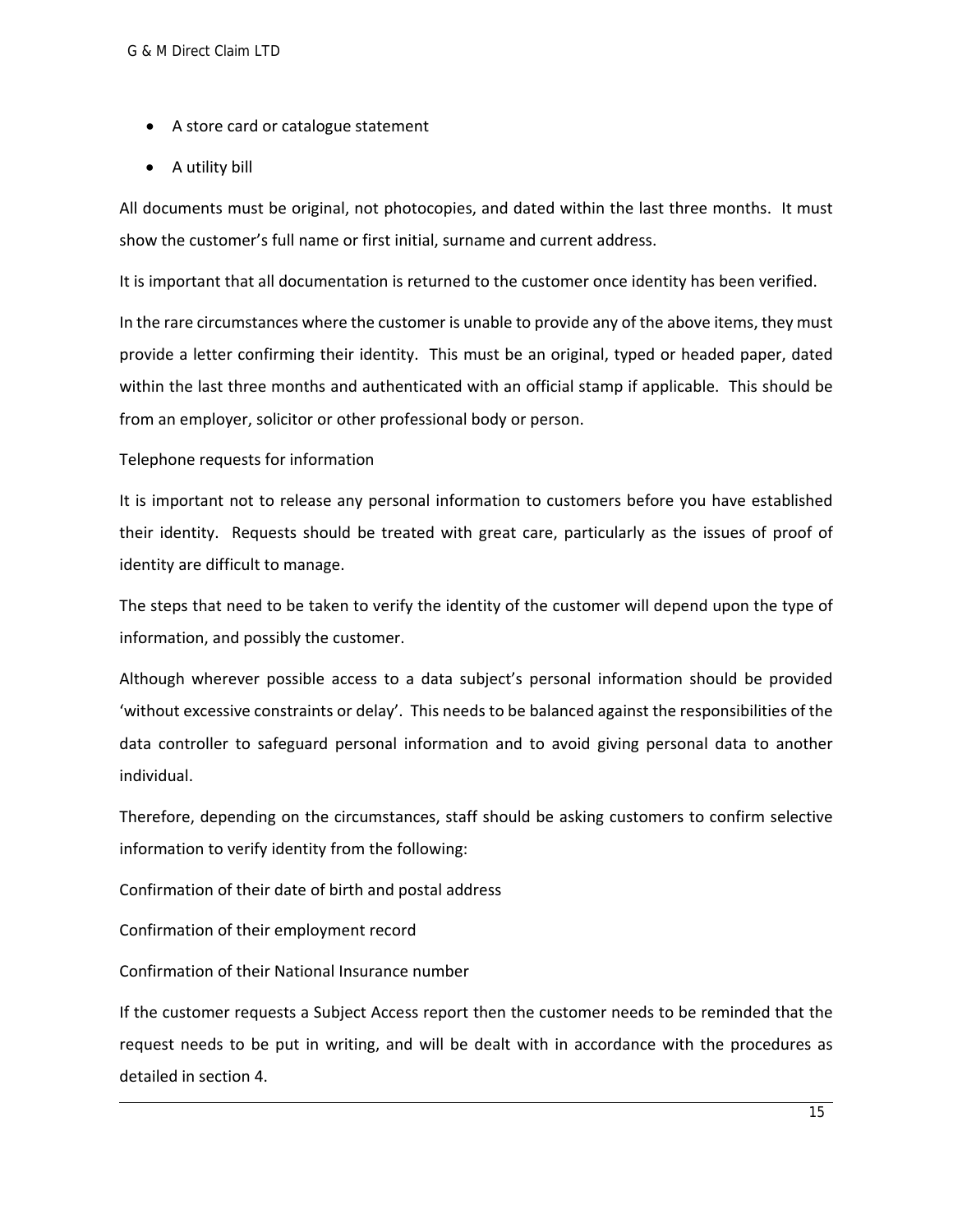## **4.12 CREDIT REFERENCE AGENCIES**

There are three major credit reference agencies in the UK at present. They are Experian, Equifax and Call Credit. Their main purpose is to supply factual information to providers of financial services in order to establish peoples credit histories.

Customers have a legal right to have access to the data held by credit reference agencies. Customers also have a right to request that the agency remove/amend incorrect data. Customers can write to the agency to obtain a copy of their credit file.

## **4.13 CONSENT TO OBTAIN CREDIT SEARCH**

Credit searches on an individual must not be conducted without the consent of that individual. The firm's policy is to obtain this consent in writing. Staff should contact Compliance Department if they are unsure if adequate consents have been obtained.

## **4.14 PROCESSING FOR DIRECT MARKETING PURPOSES**

To comply with the requirements of the Data Protection Act all customers both new and existing have to positively opt in to receiving advertising and marketing material from the firm.

Likewise customers have to be informed if the firm intends to pass information to a third party for marketing purposes.

Customer's personal data is collected on application forms and the election for customers not be receive marketing material is covered through the inclusion of an 'opt-in' box.

## **4.15 PREFERENCE SERVICES**

There are a number of marketing preference services available to customers:

The Mail Preference Service (MPS)

The Telephone Preference Service (TPS)

The Fax Preference Service (FPS)

The E‐mail Preference Service (EPS)

The MPS is funded by the direct mail industry to enable customers to have their names and home addresses in the UK removed from or added to lists used by the direct mail industry.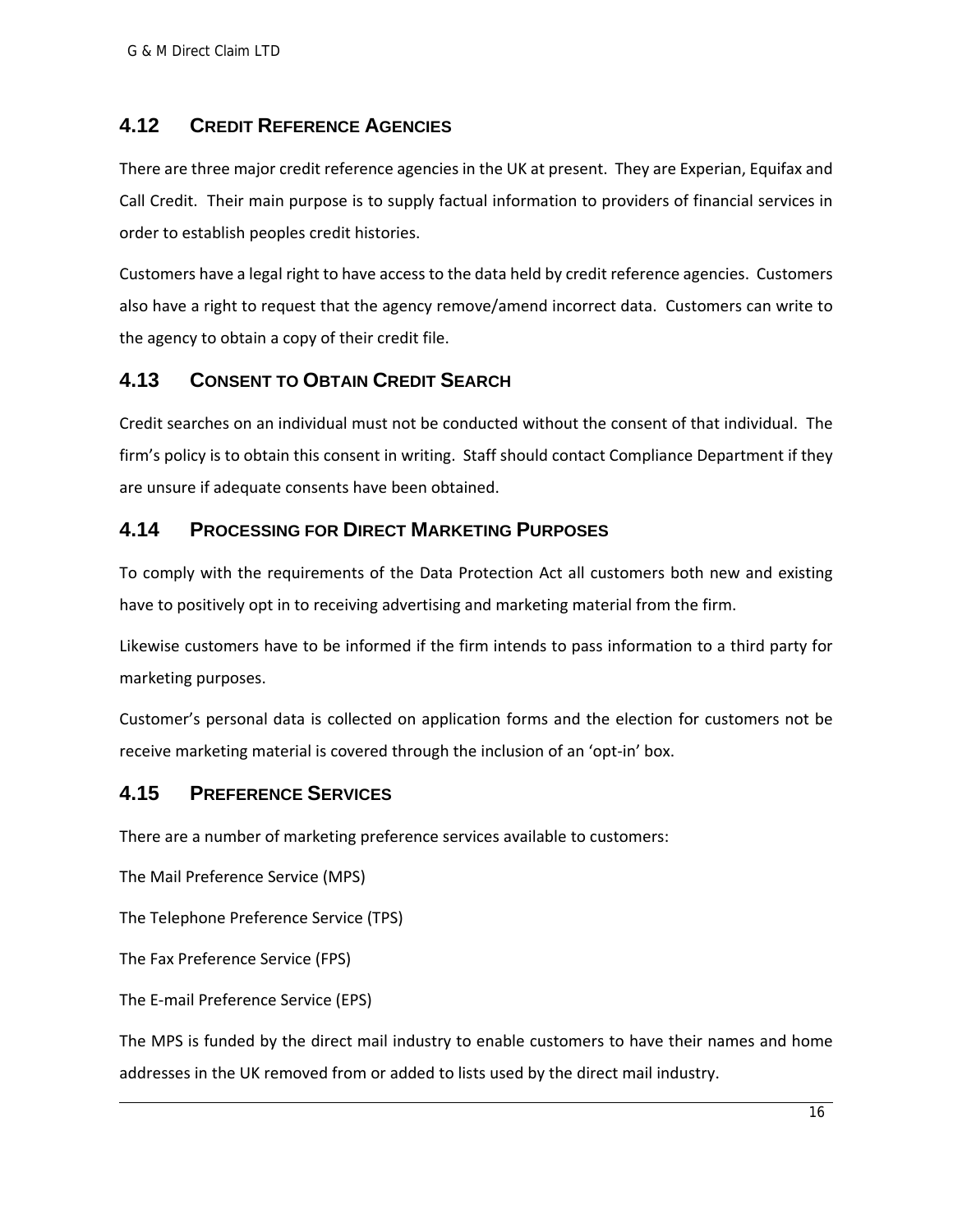Firms must ensure that customers that have registered with the MPS do not receive any marketing material.

## **4.16 THIRD PARTIES AND DATA PROCESSORS**

## **4.16.1 GENERAL GUIDELINES**

- Always read the contract carefully before signing
- Check that you understand what each clause means and the effect of that clause
- Remember a contact is an agreement enforceable in law
- Ensure that you receive a signed original of the document
- Once the contract is in force, then it is the firm's responsibility to ensure that it complies with the term of the contract

In the event of a query reference should be made to senior management

## **4.17 DATA PROTECTION ACT DEFINITIONS**

## **4.17.1 DATA**

Automated and manual data that is recorded as part of a relevant filing system

## **4.17.2 DATA CONTROLLER**

The data controller is Compliance Officer/Nominated Officer

## **4.17.3 DATA PROTECTION COMMISSIONER**

This is the name for the Data Protection Registrar

## **4.17.4 DATA SUBJECT**

The individual who is the subject of the personal data

## **4.17.5 MANUAL DATA**

Manual records are those which are structured by reference to individuals or criteria relating to individuals, and which allow easy access to the personal data they contain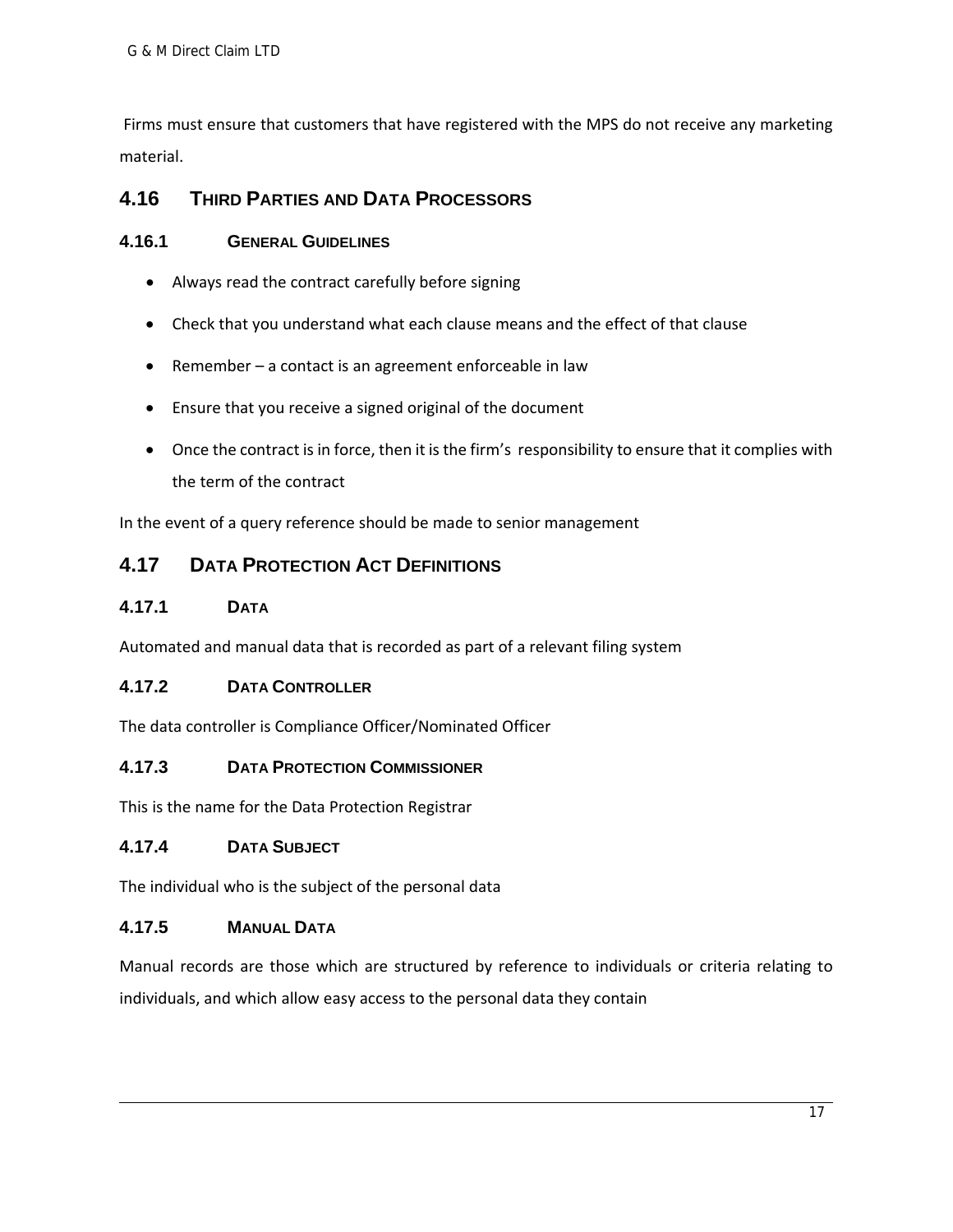## **4.17.6 NOTIFICATION**

Notification by the firm of certain basic information about the data held; the purposes for which it is held; the persons to whom it may be disclosed; a general description of the technical and organisational steps a Data Controller takes to protect data held from unauthorised access, disclosure or loss; and the identity of the Data Controller i.e. Compliance is responsible for ensuring that notification / registration is completed as necessary.

## **4.17.7 PERSONAL DATA**

This is data relating to an individual who can be identified from that data and/or other information which is the possession of or likely to come into possession of the firm

## **4.17.8 PROCESSING OF PERSONAL DATA**

Obtaining or recording the information to be contained in the data or carrying out an operation, including disclosure by transmission / documentation, organisation, adaptation, alteration of the information or data, retrieval, blocking, erasure or destruction of the data.

## **4.17.9 RELEVANT FILING SYSTEMS / MANUAL DATA**

Any set of information relating to individuals which is structured either by reference to individuals i.e. by name/employee code etc., or by reference to criteria i.e. age job type, credit history etc. relating to individuals so that specific information relating to an individual is readily accessible.

## **4.17.10 SENSITIVE DATA**

Means data pertaining to: racial or ethnic origin; religions orsimilar beliefs; trade union membership; physical or mental health or sexual life; political options; criminal offices. This data may only be held in strictly defined situations or where explicit consent has been obtained.

## **4.17.11 SUBJECT ACCESS**

The right of individuals to have access to the data about them and any other related information

## **4.17.12 THIRD PARTY**

Any person other than the firm or its staff, data subject, or data processor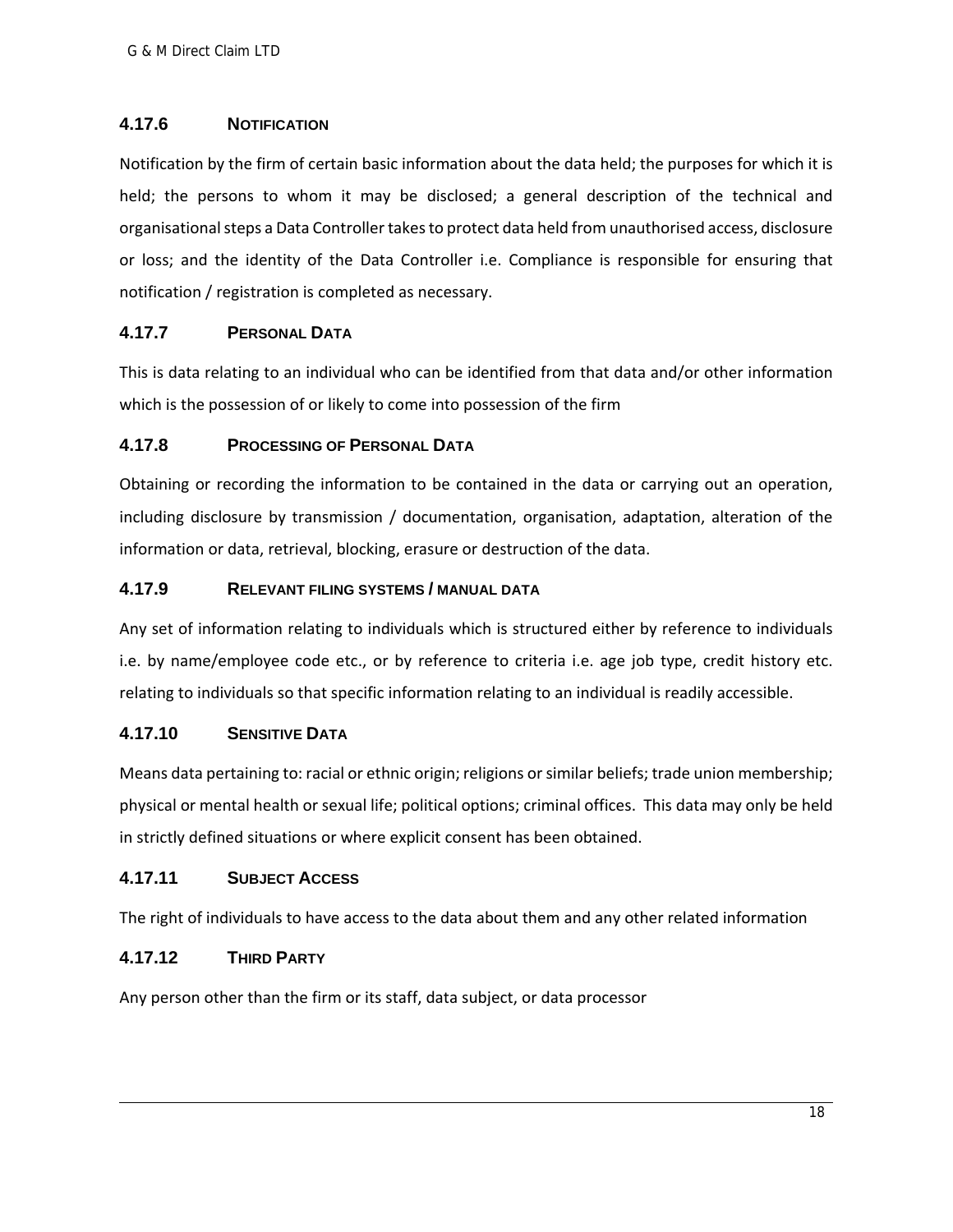## **5 DATA SECURITY**

## **5.1 DATA SECURITY OBLIGATIONS**

Firms have a responsibility under FCA Regulations to put in place systems and controls that keep the data of customers secure whilst also minimising the risks of data loss. The nature of the steps that firms will be expected to take will depend on the size, complexity and nature of the services that the firm provides. We recommend that firms seek expert advice about both assessing their data security risks and formulating appropriate policies, as these will be unique to individual firms.

Example of policies that firms could be expected to implement in order to comply with the above include but are not limited to requirements that:

- Customer data cannot be taken off site by staff, salespeople, suppliers, IT consultants or contractors where laptops and other devices (USB sticks, CDs, hard disks etc.) are not encrypted
- Where data is taken off on site there is automatic encryption of devices or other appropriate measures
- Where customer data is transferred electronically firms use secure internet links
- Access to sensitive areas (call centres, server rooms, filing rooms) is restricted
- Staff will not be able to access data that they do not need for their roles
- Staff handling large volumes of data do not have access to internet e-mail
- Super users/staff with large amounts of access to data are monitored
- Staff data access rights are reviewed to ensure that they remain appropriate
- When staff members leave their user accounts are permanently deleted
- Paper files are locked away
- Staff dispose of hard data securely through physically destroying data e.g. by using shredders or using confidential waste bins
- There are robust password standards and that passwords are not shared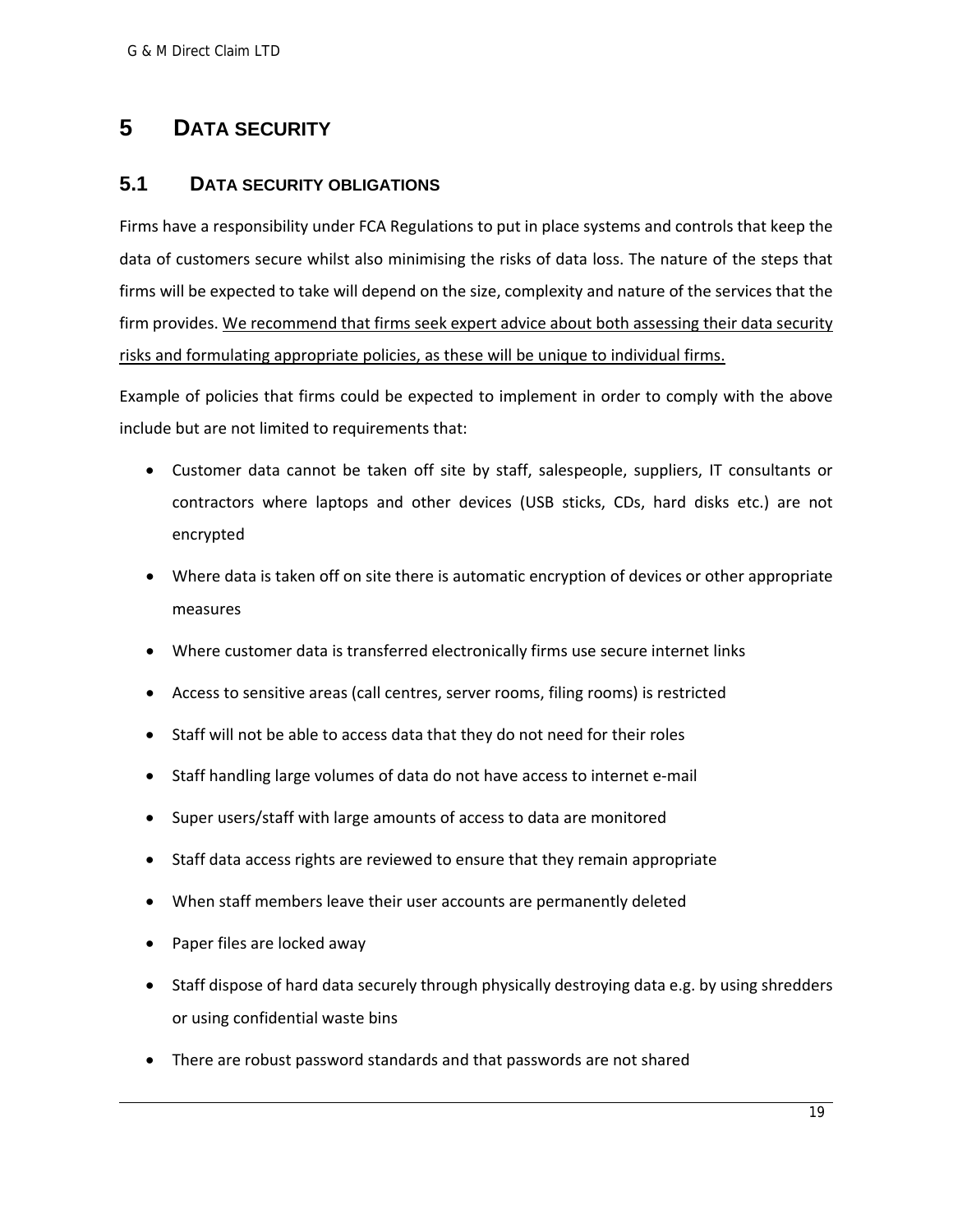- That there are individual user accounts requiring passwords for all systems containing customer data
- Systems operate in such a way as to prohibit the setting of passwords which do not comply with password policy
- Data is securely wiped before computers are disposed or transferred to new users
- There is some mechanism to check that hard and electronic data is being destroyed competently
- Firms understand what checks are done by employment agencies it uses
- There are enhanced vetting procedures for staff with large amounts of access to customer data
- Customers' identities are authenticated using, for example, touch‐tone telephone before a conversation with a call centre adviser takes place
- There are clear & consistent procedures for backing up data
- Backed up data is limited to appropriate staff
- Backup tapes are held securely
- An accurate register of laptops issued to staff is maintained
- That there is wiping of shared laptops' hard drives between uses
- Firms have security measures in place to protect data e.g. alarm systems, grilles on windows & keypad entry doors
- There is a robust policy for logging visitors in and out

## **5.2 DEALING WITH DATA SECURITY INCIDENTS / DATA BREACH**

A personal data breach means a breach of security leading to the accidental or unlawful destruction, loss, alteration, unauthorised disclosure of, or access to, personal data. This includes breaches that are the result of both accidental and deliberate causes. It also means that a breach is more than just about losing personal data.